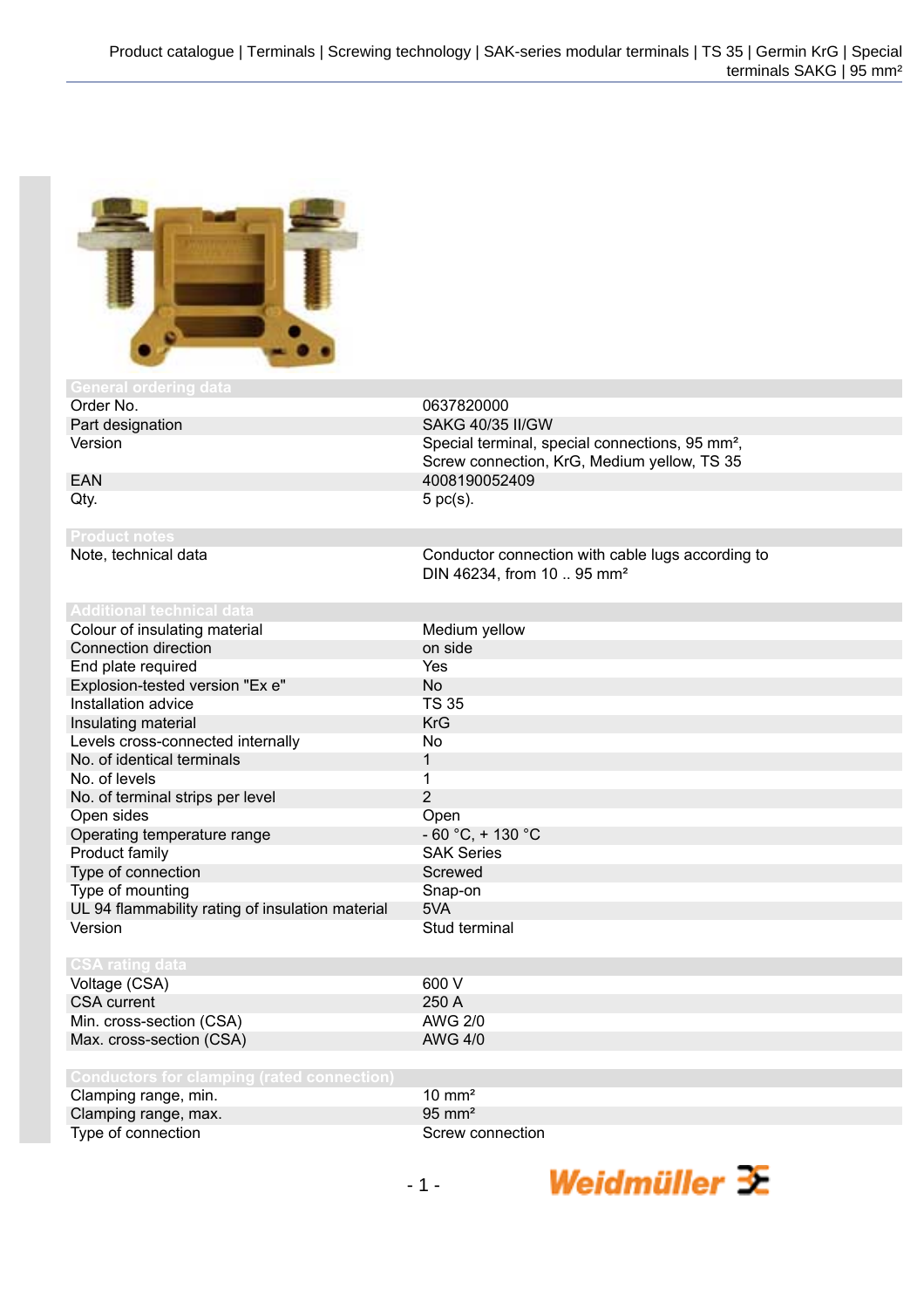| <b>Conductors for clamping (rated connection)</b> |                        |
|---------------------------------------------------|------------------------|
| 2nd type of connection                            | screwed                |
| Connection direction                              | on side                |
| No. of connections                                | $\mathbf{1}$           |
| Clamping screw                                    | M 10                   |
| Tightening torque range                           | 1020 Nm                |
| Solid, max.                                       | $16 \text{ mm}^2$      |
| AWG conductor size, min.                          | <b>AWG 2/0</b>         |
| AWG conductor size, max.                          | <b>AWG 4/0</b>         |
| AWG conductor size, min.                          | 67.44 mm <sup>2</sup>  |
| AWG conductor size, max.                          | 107.22 mm <sup>2</sup> |
|                                                   |                        |
| <b>Dimensions</b>                                 |                        |
| Width                                             | 46 mm                  |
| Height of lowest version                          | 53 mm                  |
| Length                                            | 90 mm                  |
| TS 32 offset                                      | 27.5 mm                |
| TS 35 offset                                      | 45 mm                  |
|                                                   |                        |
| <b>Rating data</b>                                |                        |
| Rated cross-section                               | $95 \text{ mm}^2$      |
| Rated voltage                                     | 1,000 V                |
| Rated impulse voltage                             | 8 kV                   |
| Rated current                                     | 232 A                  |
| <b>Standards</b>                                  | IEC 60947-7-1          |
| Current with max. conductor                       | 232 A                  |
| Pollution severity                                | 3                      |
|                                                   |                        |
| <b>UL rating data</b>                             |                        |
| Voltage (UL)                                      | 600 V                  |
| Current (UL)                                      | 230 A                  |
| Min. cross-section (UL)                           | AWG 1                  |
| Max. cross-section (UL)                           | <b>AWG 4/0</b>         |

Approvals institutes



## **Downloads**

0637820000\_09557\_SAKG\_40-35\_II-GW\_STP.stp

Weidmüller  $\mathcal{\mathcal{F}}$ 

| <b>Classifications</b> |             |
|------------------------|-------------|
| ETIM 2.0               | EC000897    |
| ETIM 3.0               | EC000897    |
| eClass 4.1             | 27-14-11-31 |